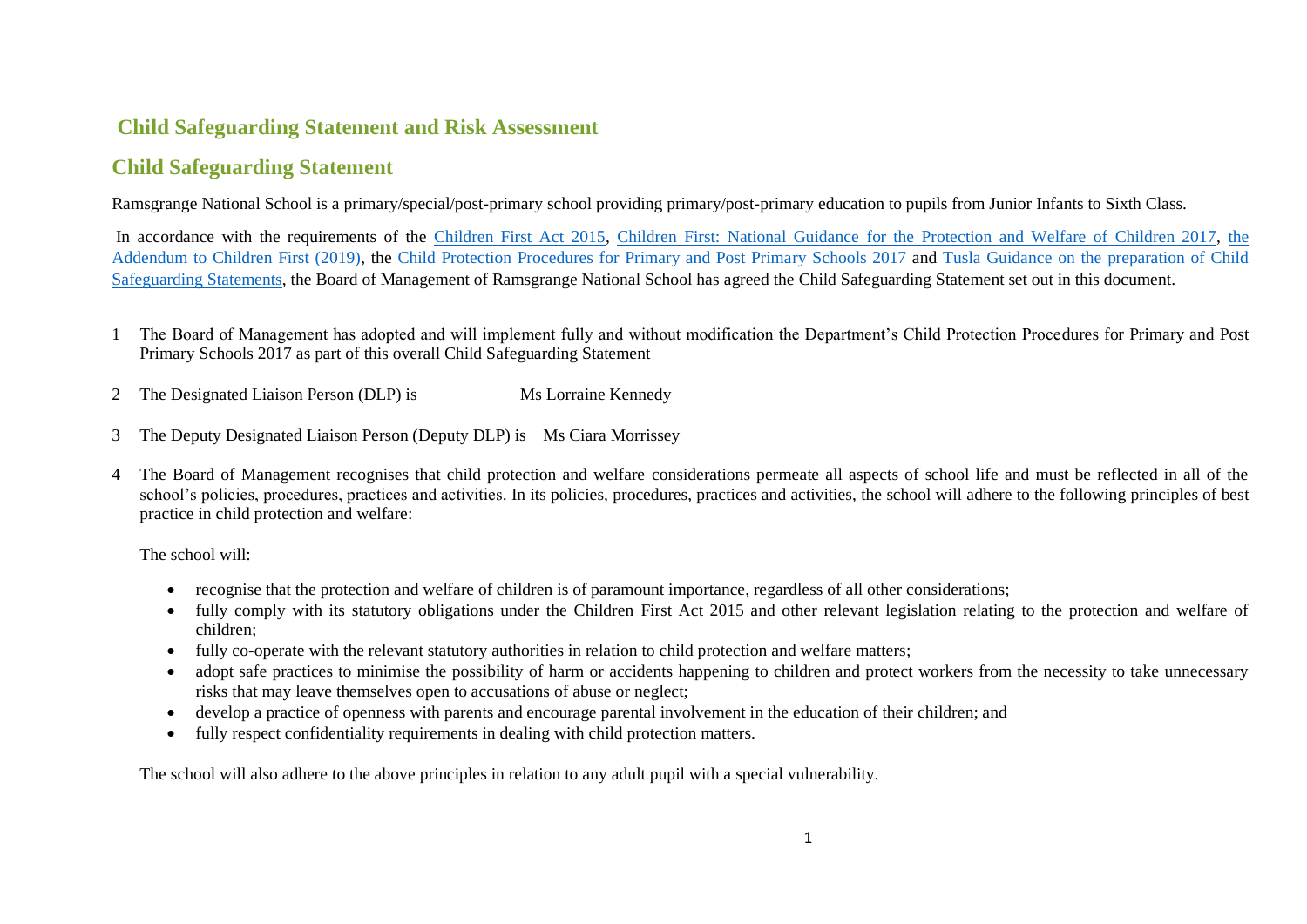- 5 The following procedures/measures are in place:
	- In relation to any member of staff who is the subject of any investigation (howsoever described) in respect of any act, omission or circumstance in respect of a child attending the school, the school adheres to the relevant procedures set out in Chapter 7 of the Child Protection Procedures for Primary and Post-Primary Schools 2017 and to the relevant agreed disciplinary procedures for school staff which are published on the DE website.
	- In relation to the selection or recruitment of staff and their suitability to work with children, the school adheres to the statutory vetting requirements of the [National Vetting Bureau \(Children and Vulnerable Persons\) Acts 2012 to 2016](https://revisedacts.lawreform.ie/eli/2012/act/47/revised/en/pdf) and to the wider duty of care guidance set out in relevant Garda vetting and recruitment circulars published by the Department of Education and available on the DE website.
	- In relation to the provision of information and, where necessary, instruction and training, to staff in respect of the identification of the occurrence of harm (as defined in the 2015 Act) the school-
		- ➢ Has provided each member of staff with a copy of the school's Child Safeguarding Statement
		- $\triangleright$  Ensures all new staff are provided with a copy of the school's Child Safeguarding Statement
		- $\triangleright$  Encourages staff to avail of relevant training
		- ➢ Encourages Board of Management members to avail of relevant training
		- $\triangleright$  The Board of Management maintains records of all staff and Board member training
	- In relation to reporting of child protection concerns to Tusla, all school personnel are required to adhere to the procedures set out in the Child Protection Procedures for Primary and Post-Primary Schools 2017, including in the case of registered teachers, those in relation to mandated reporting under the Children First Act 2015.
	- In this school the Board has appointed the abovenamed DLP as the "relevant person" (as defined in the Children First Act 2015) to be the first point of contact in respect of the school's child safeguarding statement.
	- All registered teachers employed by the school are mandated persons under the Children First Act 2015.
	- In accordance with the Children First Act 2015 and the Addendum to Children First (2019), the Board has carried out an assessment of any potential for harm to a child while attending the school or participating in school activities. A written assessment setting out the areas of risk identified and the school's procedures for managing those risks is included with the Child Safeguarding Statement.
	- The various procedures referred to in this Statement can be accessed via the school's website, the DE website or will be made available on request by the school.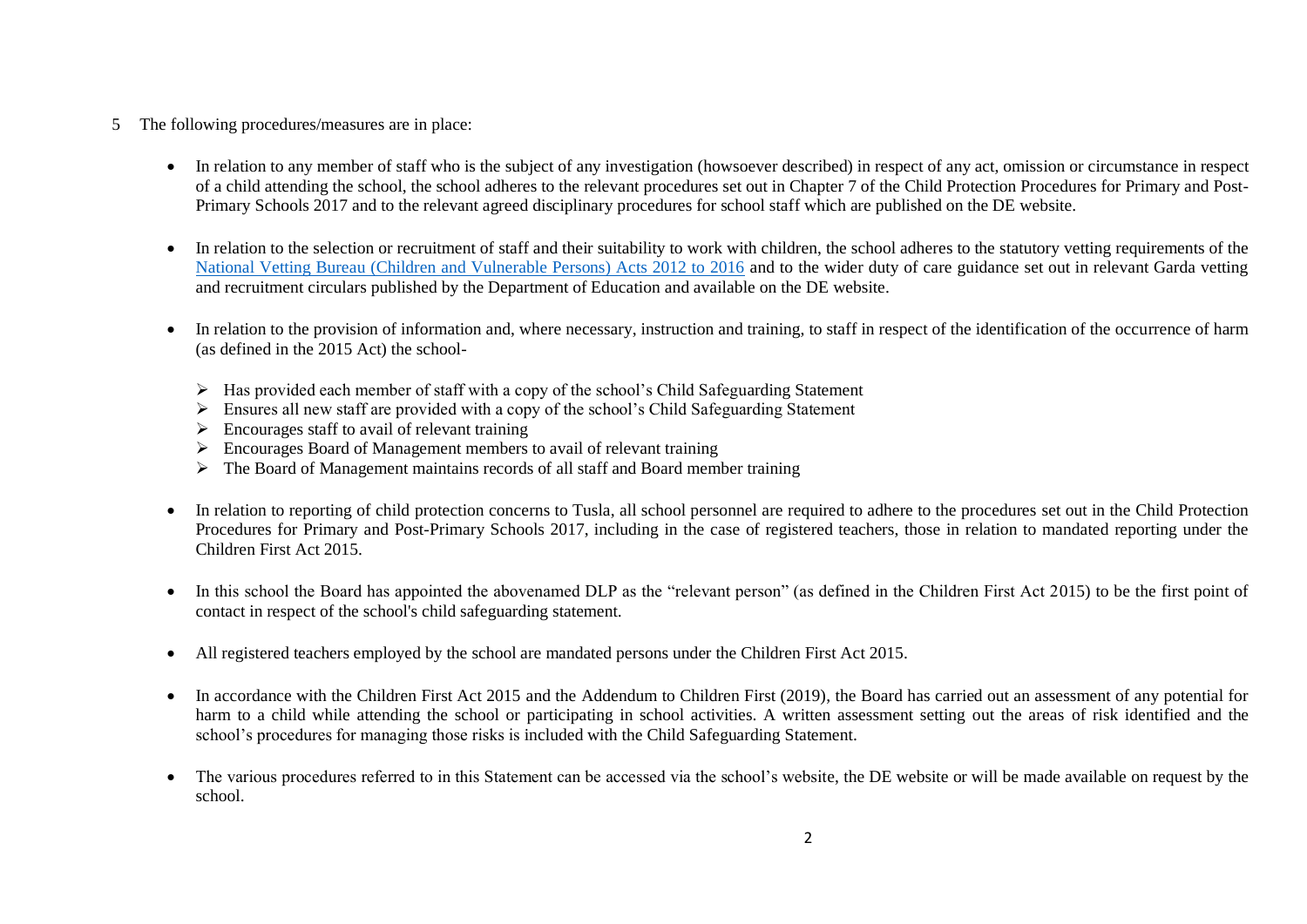**Note:** The above is not intended as an exhaustive list. Individual Boards of Management shall also include in this section such other procedures/measures that are of relevance to the school in question.

- 6 This statement has been published on the school's website and has been provided to all members of school personnel, the Parents' Association (if any) and the patron. It is readily accessible to parents and guardians on request. A copy of this Statement will be made available to Tusla and the Department if requested.
- 7 This Child Safeguarding Statement will be reviewed annually or as soon as practicable after there has been a material change in any matter to which this statement refers.

This Child Safeguarding Statement was adopted by the Board of Management on 15/11/2021

This Child Safeguarding Statement was reviewed by the Board of Management on 15/11/2021

Signed:  $Signed:$ 

Chairperson of Board of Management Principal/Secretary to the Board of Management

Date: Letter and the contract of the contract of the contract of the contract of the contract of the contract of the contract of the contract of the contract of the contract of the contract of the contract of the contract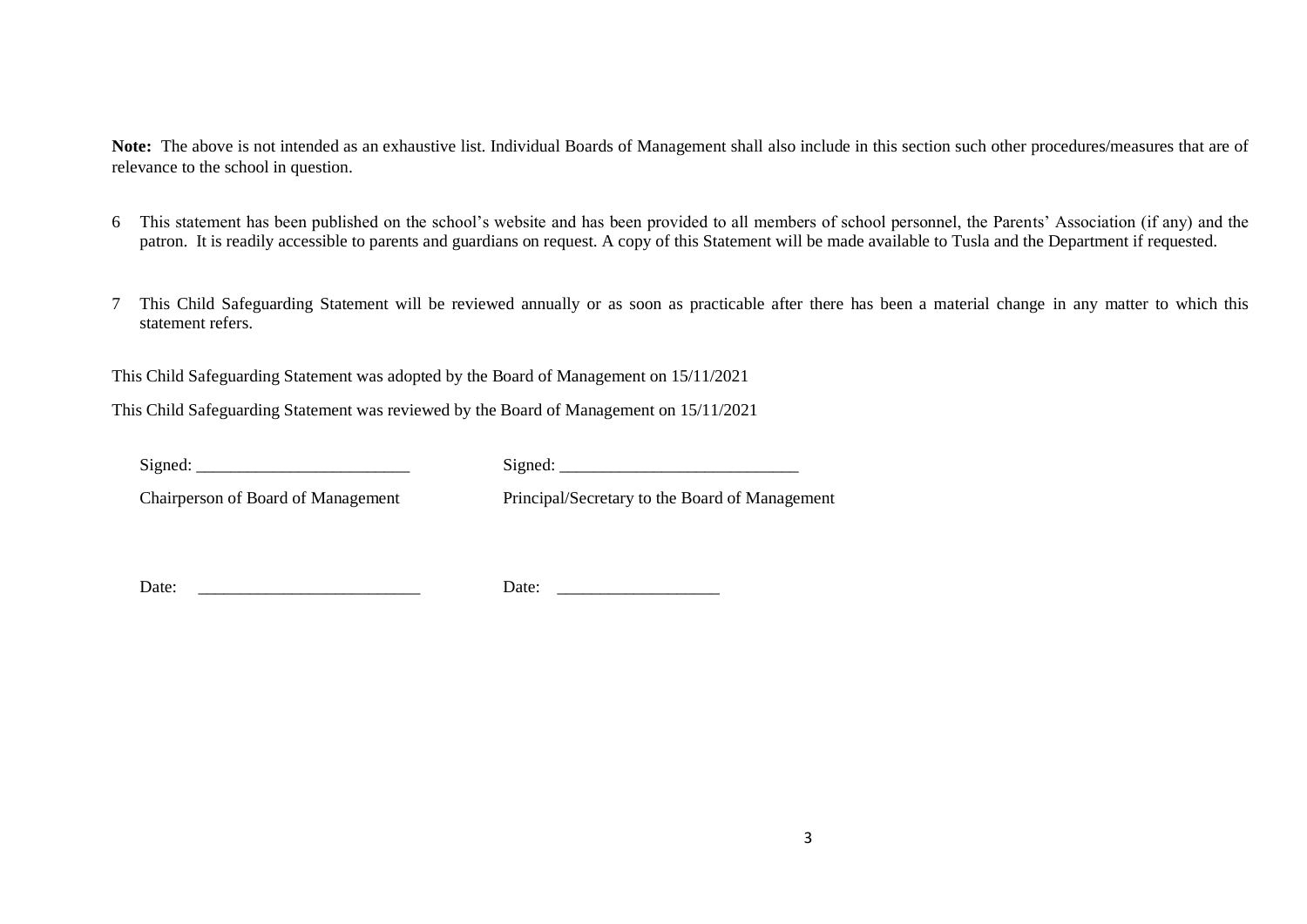## **Child Safeguarding Risk Assessment**

### **Written Assessment of Risk of Ramsgrange National School**

In accordance with section 11 of the Children First Act 2015 and with the requirement of Chapter 8 of the *Child Protection Procedures for Primary and Post-Primary Schools 2017*, the following is the Written Risk Assessment of [name of school].

| List of school activities                        | 2. The school has identified the following risk of<br>harm in respect of its activities -                      | 3. The school has the following procedures in<br>place to address the risks of harm identified<br>in this assessment -                                  |
|--------------------------------------------------|----------------------------------------------------------------------------------------------------------------|---------------------------------------------------------------------------------------------------------------------------------------------------------|
| Opening/Closing Times and Break Times            | Access to pupils by strangers or other adults.<br>Risk of harm from other pupils                               | Regular communication to parents about prompt<br>collection and observation of correct drop off time.<br>Adequate Supervision at break times            |
| <b>Visitors/Visiting Tutors</b>                  | Tutors lacking awareness of child safety issues.<br>Inappropriate conduct when dealing with children.          | Visiting tutors from reputable organisations with<br>appropriate vetting.<br>Make them familiar with Code of Discipline and<br>Child Protection Policy. |
| School Tours/Outings/Visits to Church or<br>Hall | Access to pupils by strangers.<br>Inappropriate activity by pupils.<br>Dangers posed by unfamiliar environment | Adequate supervision<br>Adequate planning and preparation by staff.<br>School Tour policy followed                                                      |
| Access/Egress                                    | Access to pupils by strangers or other adults.<br>Flight risk for some pupils                                  | <b>Adequate Supervision</b><br>Gates closed at break time.<br>Close supervision by SNA where possible.                                                  |
| Swimming Lessons/Sports Events                   | Potential for unsupervised times in changing areas.<br>Access to pupils by strangers or other adults.          | Trained lifeguards in pool.<br>Discussion through SPHE lessons of appropriate<br>behaviour in changing areas.                                           |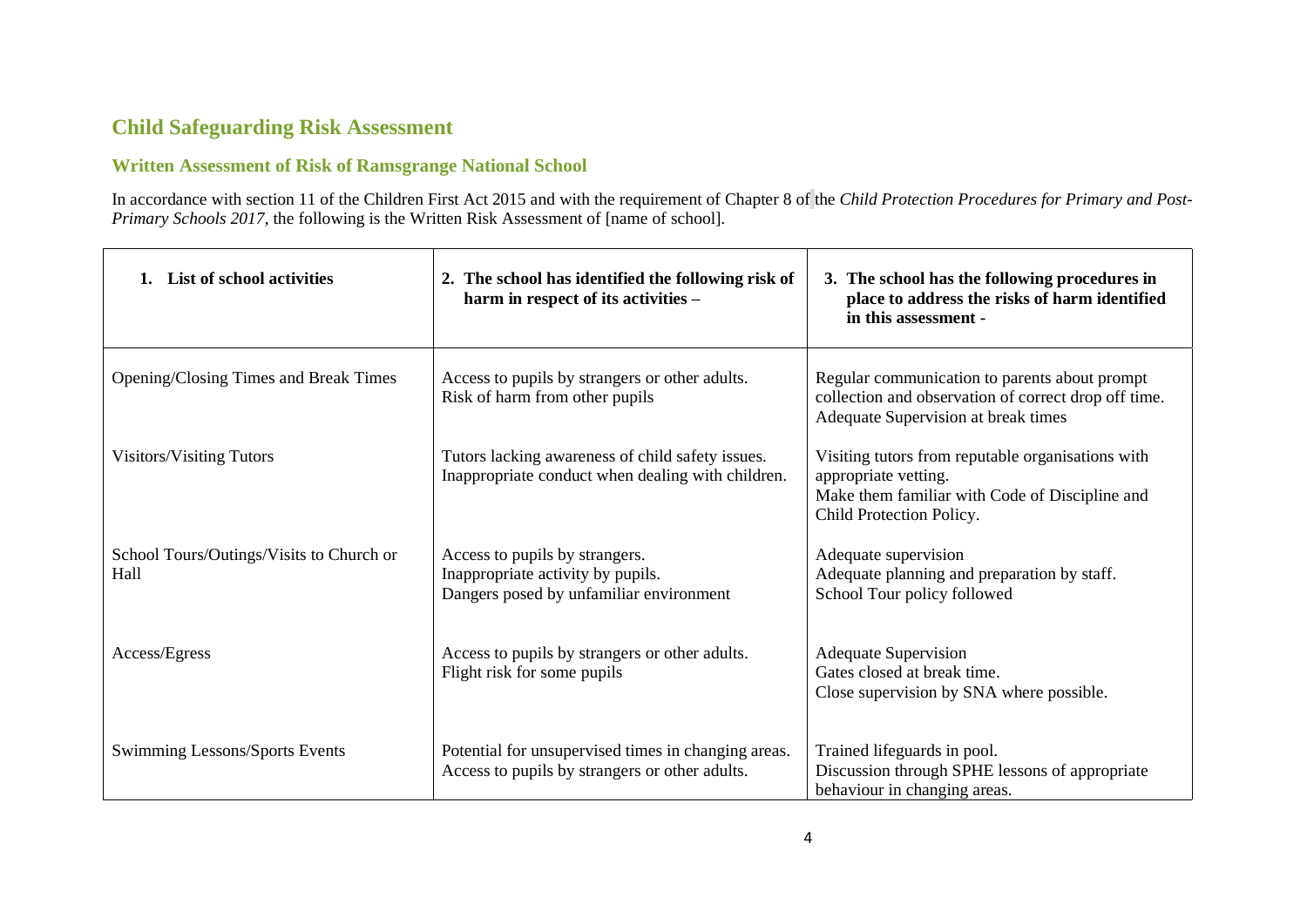|              |                                                             | <b>Adequate Supervision</b>                                                                                                                                                                                                                                                                                                          |
|--------------|-------------------------------------------------------------|--------------------------------------------------------------------------------------------------------------------------------------------------------------------------------------------------------------------------------------------------------------------------------------------------------------------------------------|
| Social Media | Potential for bullying.<br>Potential for grooming of pupils | Personal mobile phones, tablets, Smart Devices<br>etcstrictly prohibited for children.<br>Anti-Bullying Policy.<br><b>Acceptable Usage Policy</b><br>All internet access filtered by NTCE in accordance<br>with school policy.<br>S.P.H.E. lessons in accordance with policy.<br>Information sessions for pupils, parents and staff. |

Important Note: It should be noted that risk in the context of this risk assessment is the risk of "harm" as defined in the Children First Act 2015 and no general health and safety risk. The definition of harm is set out in Chapter 4 of the *Child Protection Procedures for Primary and Post- Primary Schools 2017*

In undertaking this risk assessment, the board of management has endeavoured to identify as far as possible the risks of harm that are relevant to this school and to ensure that adequate procedures are in place to manage all risks identified. While it is not possible to foresee and remove all risk of harm, the school has in place the procedures listed in this risk assessment to manage and reduce risk to the greatest possible extent.

#### **Examples of activities, risks and procedures**

The examples listed in this document are provided to assist schools in undertaking their risk assessment under the Children First Act, 2015. Schools should note that this list of examples is not intended to be exhaustive. It is the responsibility of each school to ensure, as far as possible,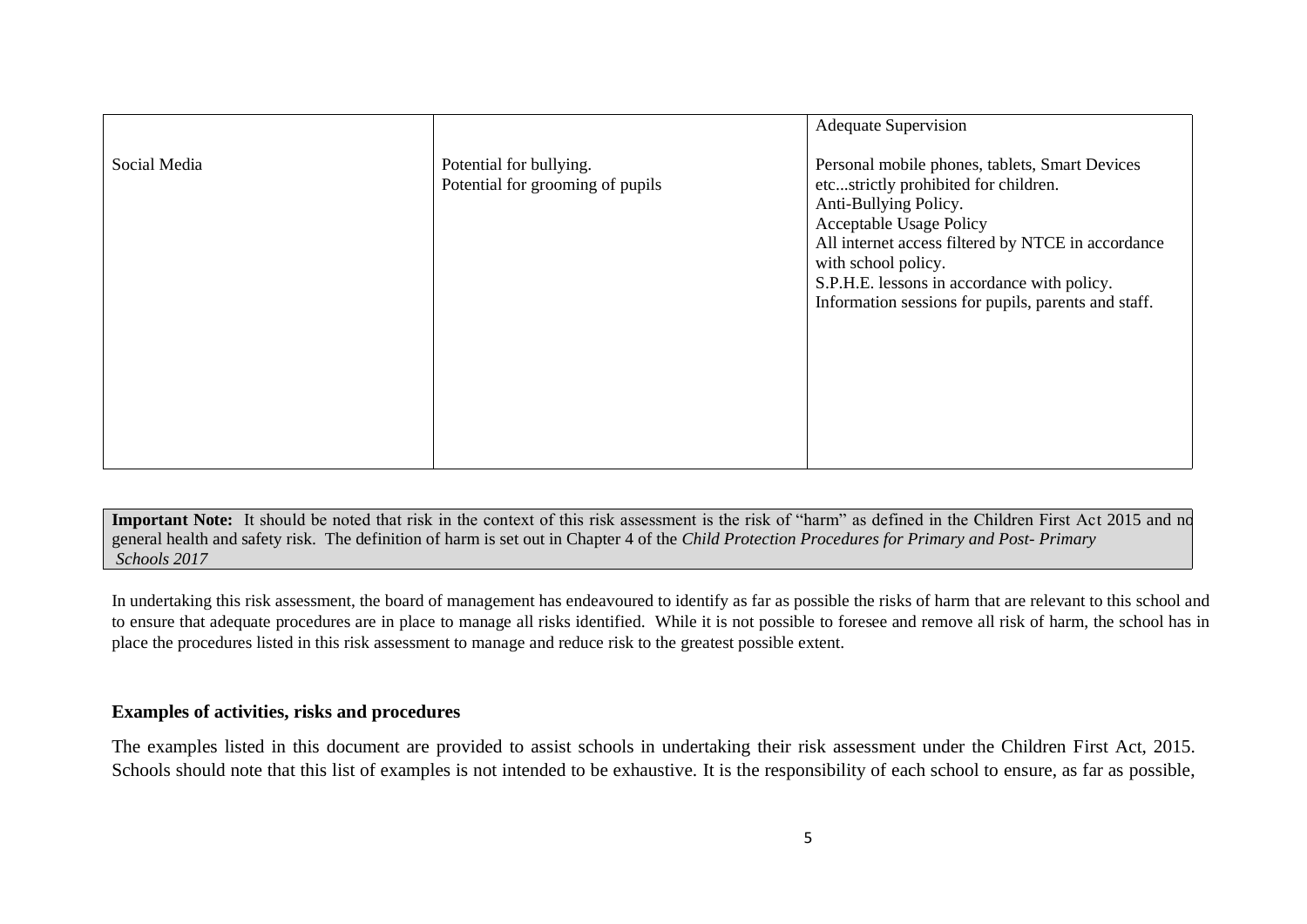that any other risks and procedures that are relevant to its own particular circumstances are identified and specified in the written risk assessment and that adequate procedures are in place to address all risks identified.

It is acknowledged that schools already have in place a range of policies, practices and procedures to mitigate the risk of harm to children while they are participating in the activities of the school and that some school activities will carry low or minimal risks of harm compared to others. In the context of the risk assessment that must be undertaken by schools, the Children First Act, 2015 refers to risk as "any potential for harm". Therefore, it is important that, as part of its risk assessment process, each school lists and reviews all of its various activities (which shall include identifying those that may carry low risk of harm as well as those that carry higher risks of harm). Doing so will help the school to (1) identify, as required under the Children First Act, 2015, any risks of harm that may exist in respect of the school's activities, (2) identify and assess the adequacy of the various procedures already in place to manage those risks of harm and (3) identify and put in place any such additional procedures as are considered necessary to manage any risk identified.

The Addendum to Children First: National Guidance for the Protection and Welfare of Children published in January 2019 clarifies that organisations providing relevant services to children should consider the specific issue of online safety when carrying out their risk assessment and preparing their Child Safeguarding Statement.

The Guidance on Continuity of Schooling for primary and post-primary schools (April 2020) advises of the importance of teachers maintaining the safe and ethical use of the internet during distance learning and assisting parents and guardians to be aware of their role also. Schools should ensure that their Acceptable Use Policy (AUP) informs and guides remote or distance learning activity.

Important Note: It should be noted that risk in the context of this risk assessment is the risk of "harm" as defined in the Children First Act, 2015 and not general health and safety risk. The definition of harm is set out in chapter 4 of the Child Protection Procedures for Primary and Post-Primary Schools 2017.

#### **Examples of School Activities**

- Daily arrival and dismissal of pupils
- Recreation breaks for pupils
- Classroom teaching
- One-to-one teaching
- One-to one learning support
- One-to-one counselling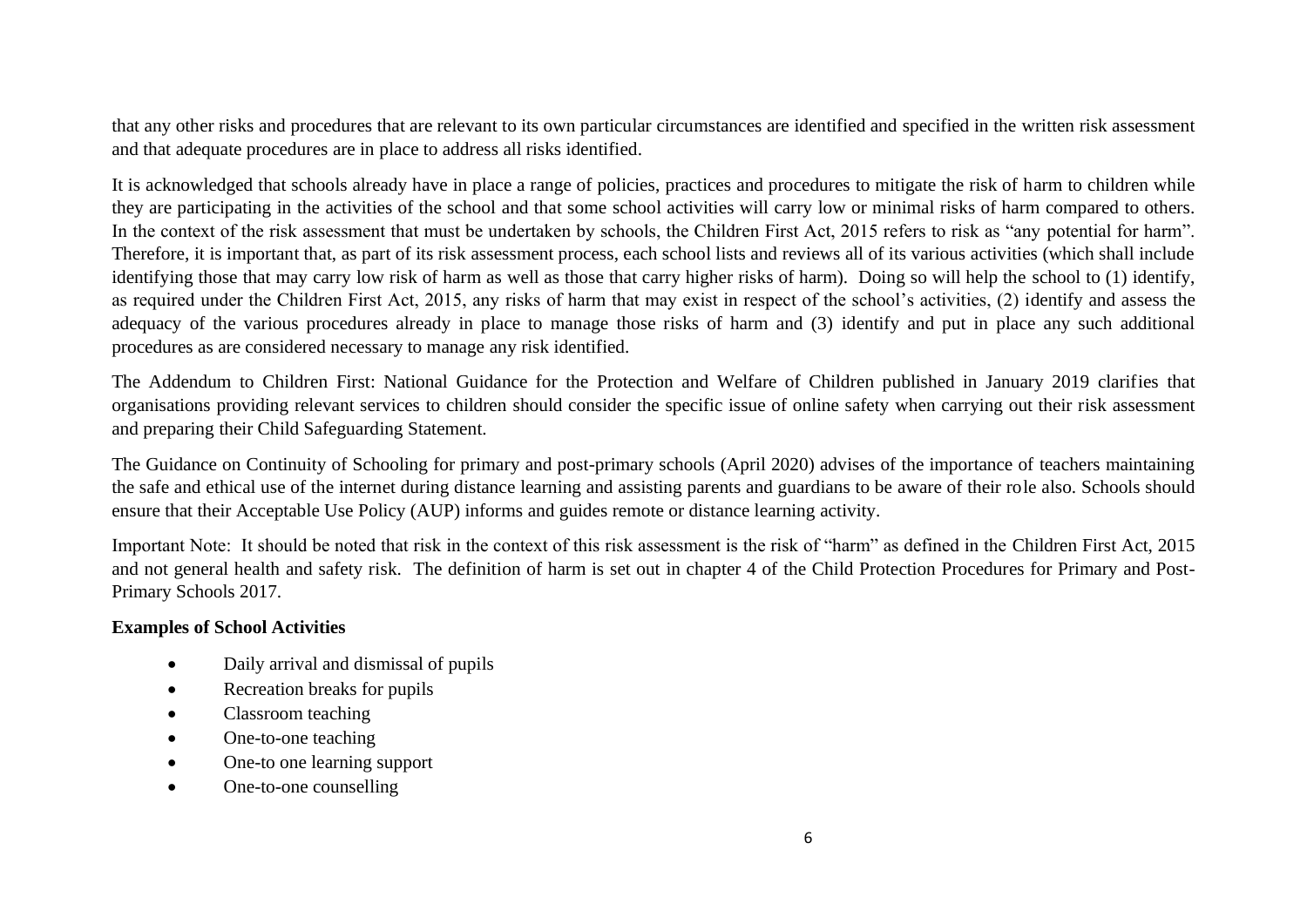- Outdoor teaching activities
- Online teaching and learning remotely
- **Sporting Activities**
- School outings
- School trips involving overnight stay
- School trips involving foreign travel
- Use of toilet/changing/shower areas in schools
- Provision of residential facilities for boarders
- Annual Sports Day
- Fundraising events involving pupils
- Use of off-site facilities for school activities
- School transport arrangements including use of bus escorts
- Care of children with special educational needs, including intimate care where needed,
- Care of any vulnerable adult students, including intimate care where needed
- Management of challenging behaviour amongst pupils, including appropriate use of restraint where required
- Management of provision of food and drink
- Administration of Medicine
- Administration of First Aid
- Curricular provision in respect of SPHE, RSE, Stay Safe
- Prevention and dealing with bullying amongst pupils
- Training of school personnel in child protection matters
- Use of external personnel to supplement curriculum
- Use of external personnel to support sports and other extra-curricular activities
- Care of pupils with specific vulnerabilities/ needs such as
	- Pupils from ethnic minorities/migrants
	- Members of the Traveller community
	- Lesbian, gay, bisexual or transgender (LGBT) children
	- Pupils perceived to be LGBT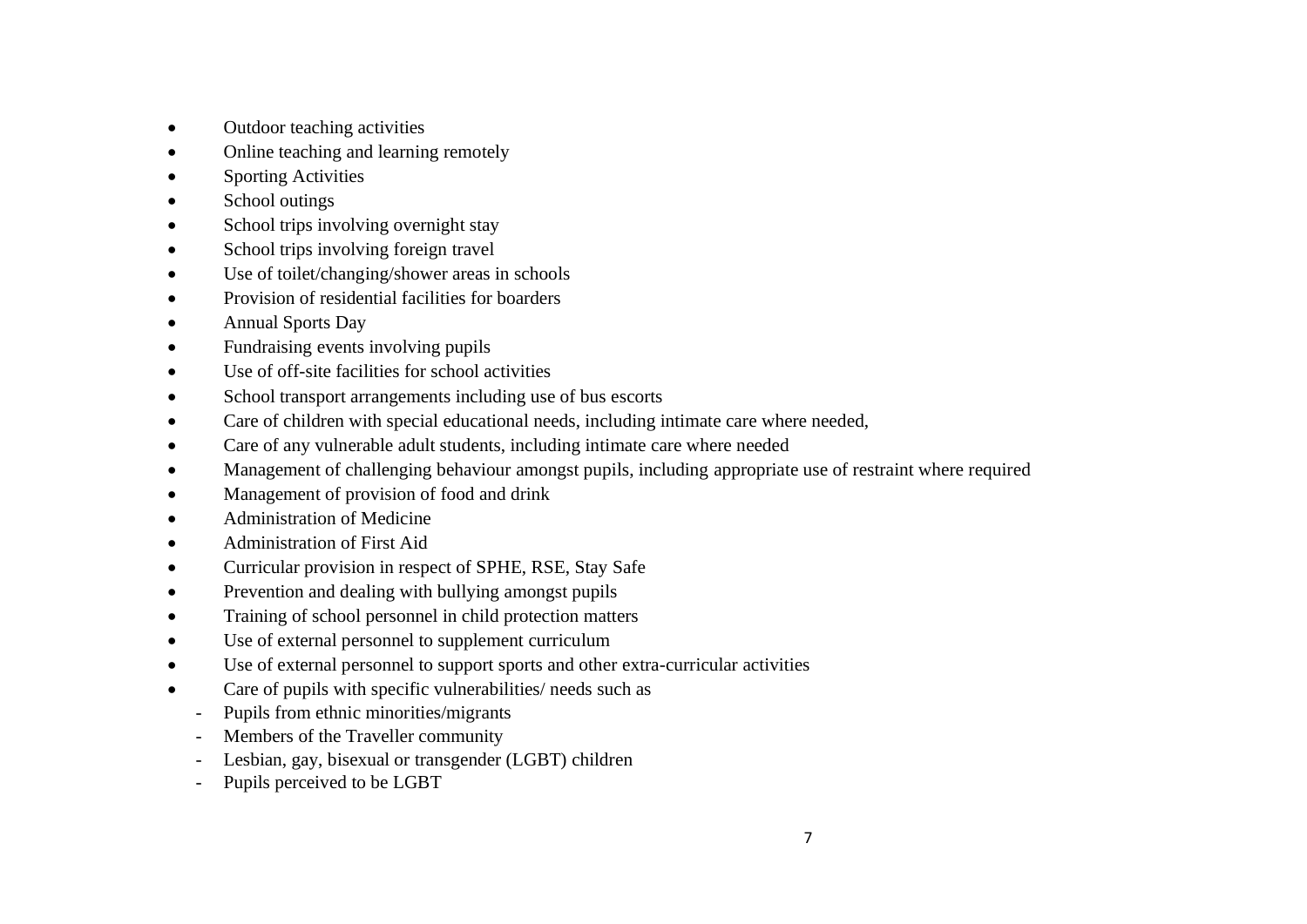- Pupils of minority religious faiths
- Children in care
- Children on CPNS
- Children with medical needs
- Recruitment of school personnel including
	- Teachers/SNA's
	- Caretaker/Secretary/Cleaners
	- Sports coaches
	- External Tutors/Guest Speakers
	- Volunteers/Parents in school activities
	- Visitors/contractors present in school during school hours
	- Visitors/contractors present during after school activities
- Participation by pupils in religious ceremonies/religious instruction external to the school
- Use of Information and Communication Technology by pupils in school, including social media
- Application of sanctions under the school's Code of Behaviour including detention of pupils, confiscation of phones etc.
- Students participating in work experience in the school
- Students from the school participating in work experience elsewhere
- Student teachers undertaking training placement in school
- Use of video/photography/other media to record school events
- After school use of school premises by other organisations
- Use of school premises by other organisation during school day
- Breakfast club
- Homework club/evening study

### **Examples of Risks of Harm**

- Risk of harm not being recognised by school personnel
- Risk of harm not being reported properly and promptly by school personnel
- Risk of child being harmed in the school by a member of school personnel
- Risk of child being harmed in the school by another child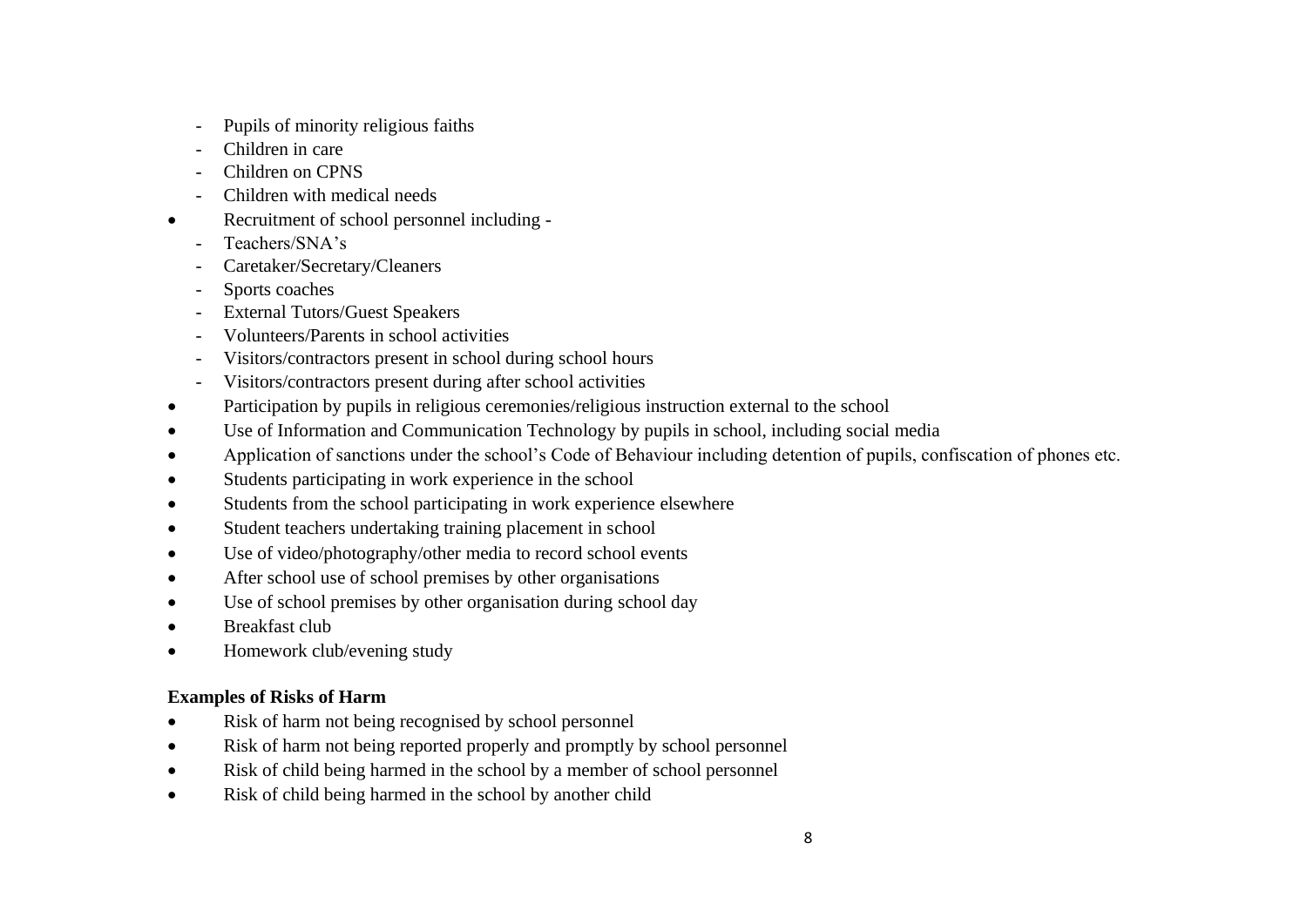- Risk of child being harmed in the school by volunteer or visitor to the school
- Risk of child being harmed by a member of school personnel, a member of staff of another organisation or other person while child participating in out of school activities e.g. school trip, swimming lessons
- Risk of harm due to inappropriate use of online remote teaching and learning communication platform such as an uninvited person accessing the lesson link, students being left unsupervised for long periods of time in breakout rooms
- Risk of harm due to bullying of child
- Risk of harm due to racism
- Risk of harm due to inadequate supervision of children in school
- Risk of harm due to inadequate supervision of children while attending out of school activities
- Risk of harm due to inappropriate relationship/communications between child and another child or adult
- Risk of harm due to children inappropriately accessing/using computers, social media, phones and other devices while at school
- Risk of harm to children with SEN who have particular vulnerabilities, including medical vulnerabilities
- Risk of harm to child while a child is receiving intimate care
- Risk of harm due to inadequate code of behaviour
- Risk of harm in one-to-one teaching, counselling, coaching situation
- Risk of harm caused by member of school personnel communicating with pupils in an inappropriate manner via social media, texting, digital device or other manner
- Risk of harm caused by member of school personnel accessing/circulating inappropriate material via social media, texting, digital device or other manner

### **Examples of Procedures to address risks of harm**

- All school personnel are provided with a copy of the school's *Child Safeguarding Statement*
- The *Child Protection Procedures for Primary and Post-Primary Schools 2017* are made available to all school personnel
- School Personnel are required to adhere to the *Child Protection Procedures for Primary and Post-Primary Schools 2017* and all registered teaching staff are required to adhere to the *Children First Act 2015* and it's Addendum (2019)
- The school implements in full the Stay Safe Programme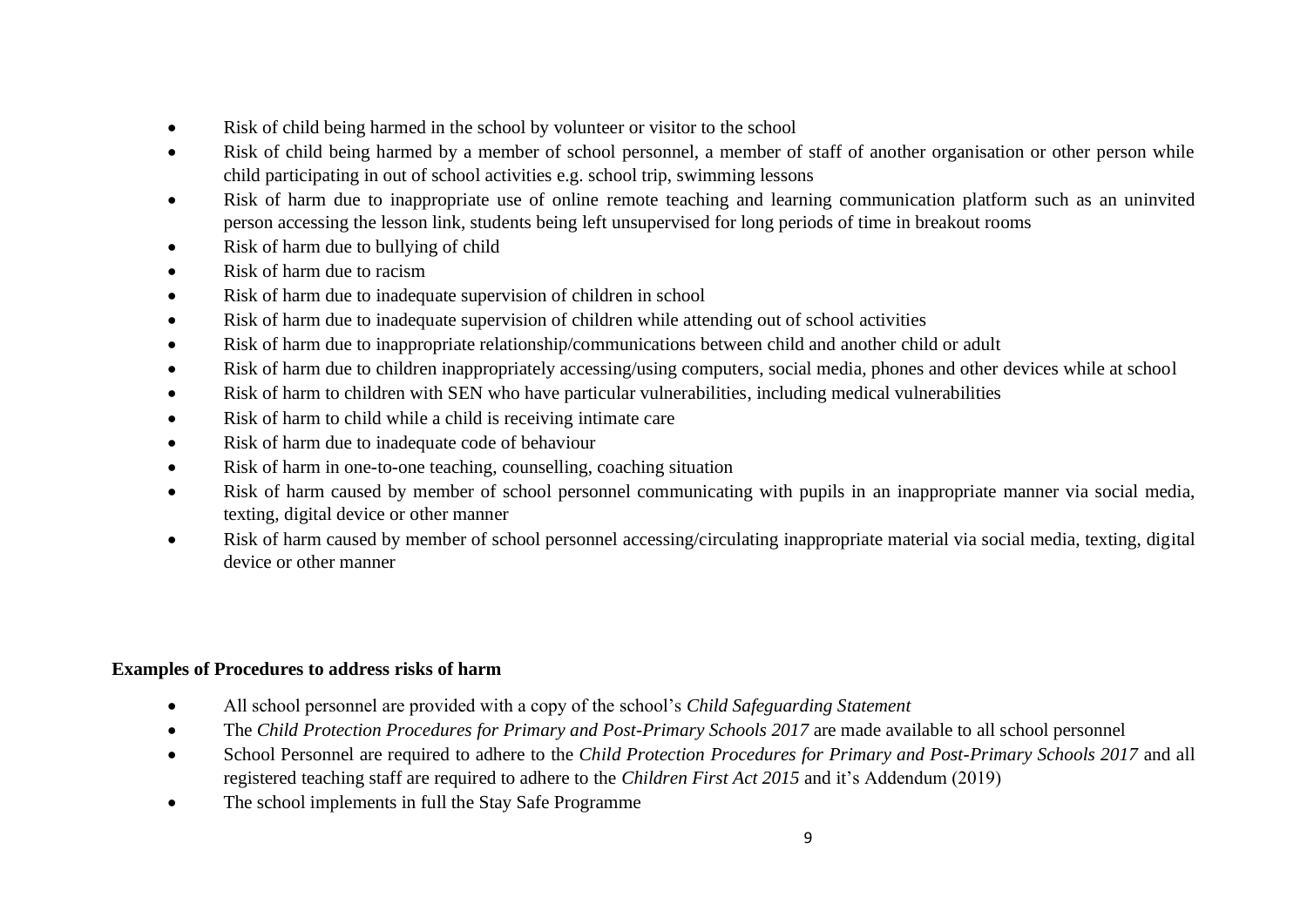- The school implements in full the SPHE curriculum
- The school implements in full the Wellbeing Programme at Junior Cycle
- The school has an Anti-Bullying Policy which fully adheres to the requirements of the Department's *Anti-Bullying Procedures for Primary and Post-Primary Schools*
- The school undertakes anti-racism awareness initiatives
- The school has a yard/playground supervision policy to ensure appropriate supervision of children during, assembly, dismissal and breaks and in respect of specific areas such as toilets, changing rooms etc.
- The school has in place a policy and clear procedures in respect of school outings
- The school has a Health and safety policy
- The school adheres to the requirements of the Garda vetting legislation and relevant DE circulars in relation to recruitment and Garda vetting
- The school has a code of conduct for school personnel (teaching and non-teaching staff)
- The school complies with the agreed disciplinary procedures for teaching staff
- The school has a Special Educational Needs policy
- The school has an intimate care policy/plan in respect of students who require such care
- The school has in place a policy and procedures for the administration of medication to pupils
- The school  $$ 
	- o Has provided each member of school staff with a copy of the school's Child Safeguarding Statement
	- o Ensures all new staff are provided with a copy of the school's Child Safeguarding Statement
	- o Encourages staff to avail of relevant training
	- o Encourages board of management members to avail of relevant training
	- o Maintains records of all staff and board member training
- The school has in place a policy and procedures for the administration of First Aid
- The school has in place a code of behaviour for pupils
- The school has an Acceptable Use Policy in place, to include provision for online teaching and learning remotely, and has communicated this policy to parents
- The school has in place a policy governing the use of smart phones and tables devices in the school by pupils as per circular 38/2018
- The school has in place a Critical Incident Management Plan